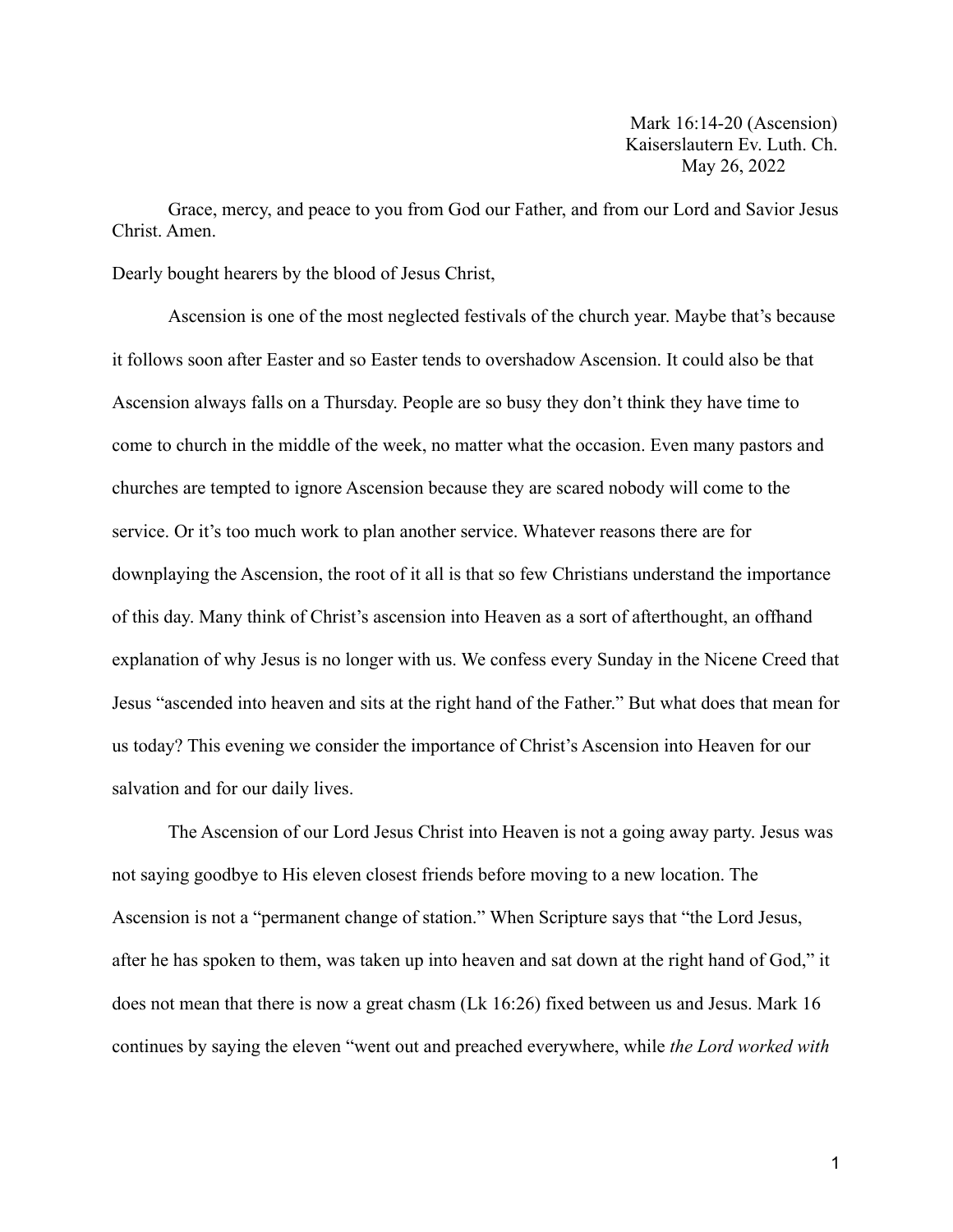*them* and confirmed the message by accompanying signs." The Lord who ascended into Heaven continued working with the disciples in their ministry. He went away, yet He's still here.

That's because the right hand of God is not a place. Jesus did not levitate into the clouds, and then beyond the clouds through the atmosphere and up and up into the universe until He came to the location of God's presence. No, God is outside of space and time. The right hand of God is not a place in our universe; it's a designation of God's authority. Just like kings in the ancient world would have a right hand man, an advisor to rule everything for them, so is Jesus the Father's right hand man. Jesus at God's right hand means that Jesus "upholds the universe by the word of His power" (Heb 1:3). Angels, authorities, and powers, indeed all things in heaven and on earth, visible and invisible, are subject to Jesus (1 Pet 3:22). The same reality is portrayed in Matthew 28, where Jesus tells His disciples: "All authority in heaven and on earth has been given to me." As God, Jesus always had this supreme authority. Now, since the Ascension, Jesus exercises His lordship of the universe as both God and man in one person.

For a time our LORD made Himself nothing, taking on the form of a servant (Phil 2). The Son of God descended from Heaven by becoming man, incarnate by the Holy Spirit of the Virgin Mary. This same God-man then endured the cross (Heb 12:2), suffering and dying for the sins of the world. By His death He swallowed up death, and so even the grave could not hold Him. After rising from the dead, Jesus continued teaching His disciples for forty days until He "ascended far above the heavens, that He might fill all things," as Ephesians 4:10 puts it. The Son of God took on human flesh and blood, and with that same flesh and blood He died, rose from the dead, and returned to the Father in Heaven. There, in Heaven, a man now sits on the throne of God. One of your relatives, a descendant of Adam, a descendant of Noah, sits on God's throne. The prophet Daniel's vision is now a reality: "with the clouds of heaven there came one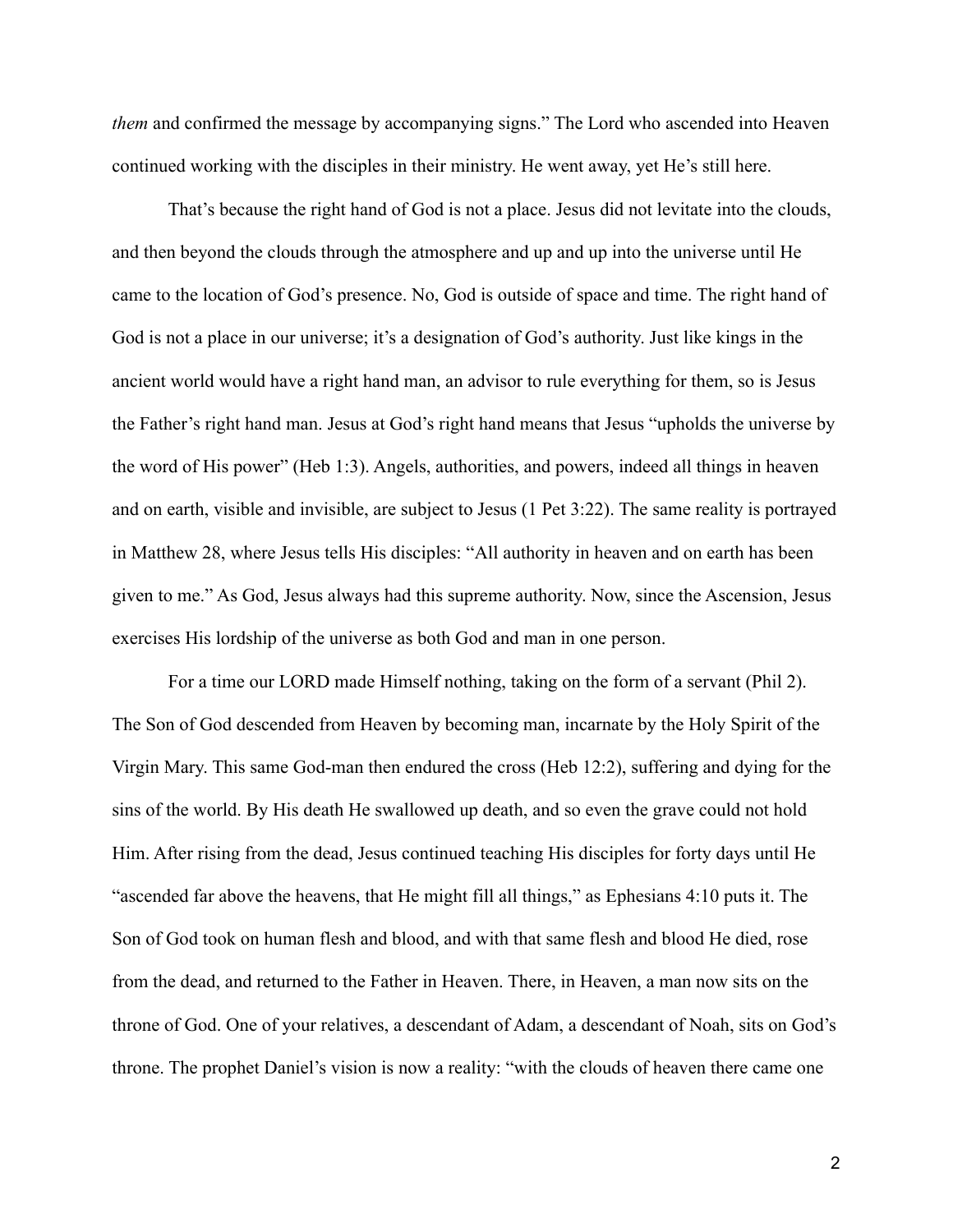like a son of man, and he came to the Ancient of Days and was presented before him. And to him was given dominion and glory and a kingdom, that all peoples, nations, and languages should serve him; his dominion is an everlasting dominion, which shall not pass away, and his kingdom one that shall not be destroyed" (Dan 7:13-14). The Son of Man on God's throne is at the same time the Lamb on God's throne, to whom the whole company of Heaven sings: "Worthy are you . . . for you were slain, and by your blood you ransomed people for God from every tribe and language and people and nation." (Rev 5:9).

Our Lord's Ascension into Heaven is no less important for your salvation and for the salvation of the world than His incarnation, life, death, burial, and resurrection from the dead. Everything Jesus did and does matters for your salvation. We see the ongoing importance of Christ's Ascension for our salvation in the letter to the Hebrews, which describes Jesus as the Great High Priest. The lamb who was slain and now sits on the throne is at the same time our great High Priest. The role of the High Priest is to stand between God and the people, making intercession on our behalf. Just as Aaron and the priests of the Old Covenant would enter the most holy place with the names of the tribes of Israel on their breast, so does Jesus enter the throne room of God as our representative. As we sang in our opening hymn, "Now our heavenly Aaron enters with His blood within the veil" (LSB 494). Only Jesus can fulfill this role completely because only Jesus is both God and man. Only Jesus can represent both sides of the covenant. He is a priest who is like us in every way, a human like the rest of us, but without sin. This priest has passed through the heavens (Heb 4:14f.) and now reigns in heaven on our behalf, constantly making intercession for us before the throne of God (Rom 8:34).

Having Christ as our High Priest in Heaven means that we can now draw near to the throne of grace in confidence, knowing that there we receive mercy and find grace to help in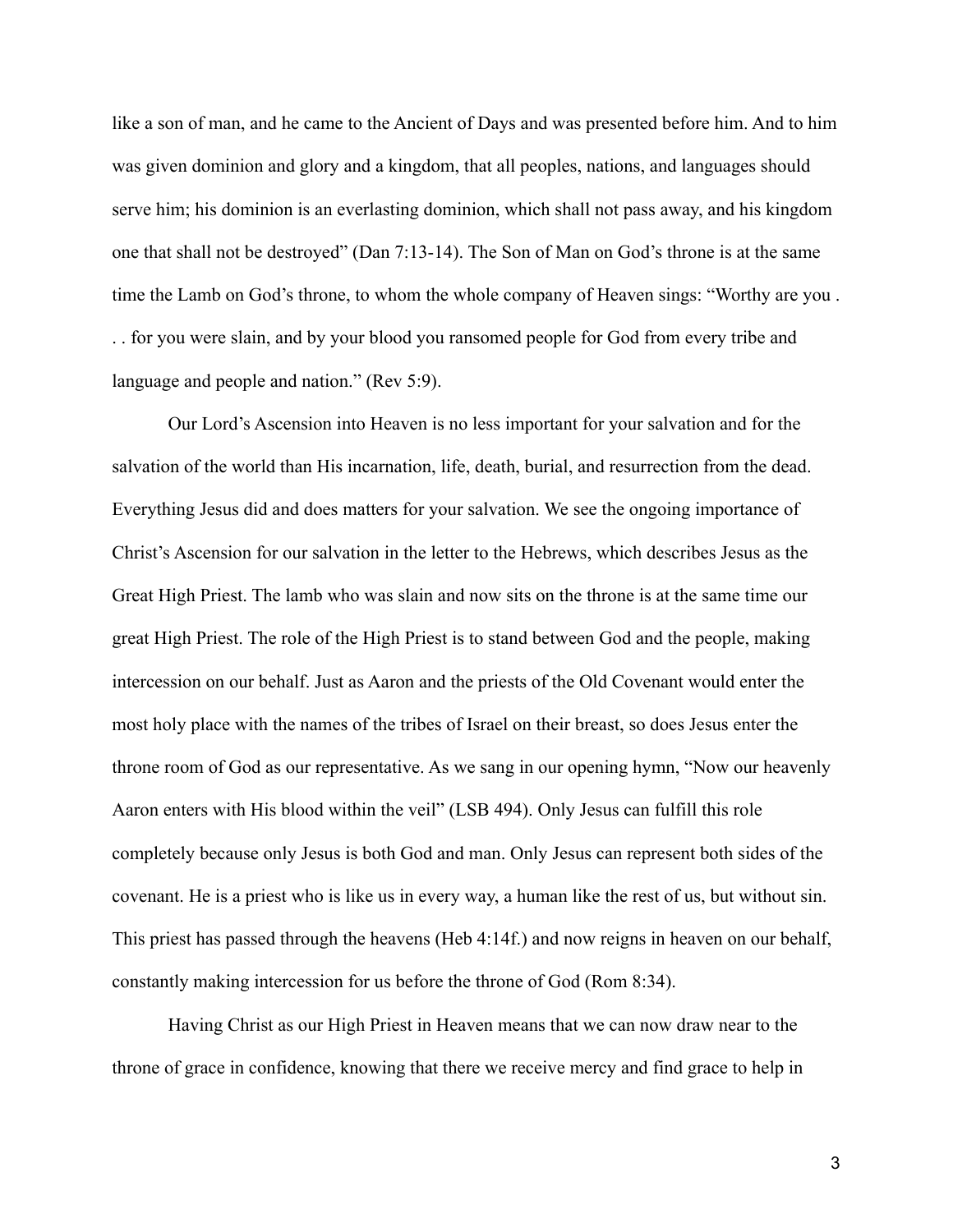time of need (Heb 4:16). We who were once alienated and hostile in mind, doing evil deeds, Jesus has reconciled in His body of flesh by His death in order to present us holy and blameless and above reproach before Him (Col 1:21-22). Jesus stands before the Father as the perfect man on our behalf. He lived for us and died for our sins, reconciling us to God. And now Jesus stands ever before the Father in Heaven so that when God looks at sinful man, He only sees His perfect Son, the Lamb of God who takes away the sin of the world. All your sins, absolutely every one of them, are covered by the blood of Christ and in turn, His righteousness, all of it, is accounted to you.

Jesus remains the eternal source of mercy for you so that when you are troubled by your sins, by death, or by the devil, you can flee to your Lord for mercy and consolation. When you are in the hour of deepest need, wherever and however that might look, Jesus is there on the throne of God ready to help in time of need. Call upon Him in the day of trouble and He will deliver you (Ps 50:15). Jesus sympathizes with you because He is human, like you. But unlike other men, Jesus also has the power to help you in whatever situation you're in because He is the eternal God, ruling all things by the word of His power. Remember that you are genetically related to the God of the universe. God's Son did not take on phantom flesh. No, when God became man, He took on the same flesh and blood you have. The ruler of all things is related to you and you are able to approach Him as a brother, so draw near to the throne of grace in confidence, knowing that there you will receive mercy and find grace to help in time of need.

Remember, also, that Jesus did not go away when He ascended into Heaven. The Ascension is not about what we've lost but about what we've gained. Christ ascended into Heaven not to depart from this world but that He might be present with His Church in a different way, in a fuller way. Jesus ascended into Heaven, indeed, far above the heavens, that He might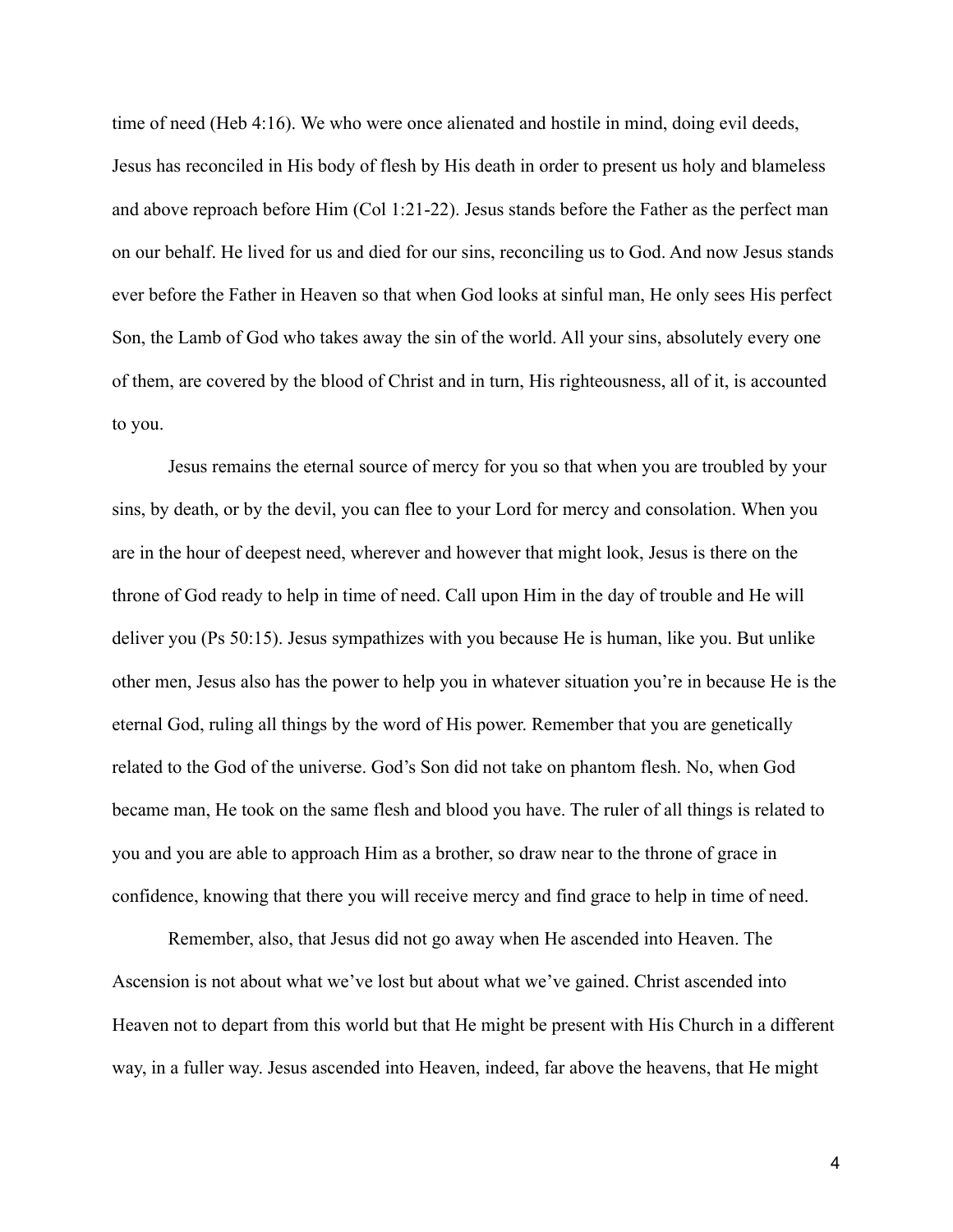fill all things as both God and man. Yet Jesus chooses to come to us in very specific ways. Jesus can do anything He wants to, and so He uses that authority and decides to come to us in ways we can grasp Him: He comes to us in His Word and in His Sacraments. Even when we were dead in our trespasses, God made us alive together with Christ in Holy Baptism. More than that, God also raised us up with Christ and seated us with Him in the heavenly places (Eph 2:6). Christ is the Head, from whom the whole body of the Church is nourished by God's Word and knit together (Col 2:19). Having been baptized into Christ's body, the Church, we now exist where Christ, the Head, is located. Baptized into Christ, we stand before God the Father in righteousness and purity forever.

In the Lord's Supper, the risen and ascended Lord chooses to come to us with His very body and blood in the bread and wine for the forgiveness of sins. The God-man reigning over all things can be present however He wants, and so He decided in His great wisdom to come to you in the Sacrament of the Altar. Our Great High Priest manifests Himself before this altar, and on this altar, where He condescends to serve you. Jesus is both the Host of this meal and the meal itself. Jesus serves both as priest at this altar as well as the sacrifice upon the altar. Here, in the Lord's Supper, our Lord manifests His presence among us in a way we are able to receive Him.

Jesus did not ascend into Heaven to leave us to our own devices. No, Jesus ascended into Heaven that He might be with us and with the whole Christian Church on earth at all times. Jesus is with us in His Word and Sacraments until He returns to earth in the same way He ascended into Heaven: visibly, before the eyes of all people. Jesus did not remove Himself from this earth; He simply removed His visible presence. Jesus went to the throne of God to stand as our representative before the Father, to serve as our Great High Priest and to intercede for all members of His Body. We can now approach the throne of grace daily, confidently trusting that